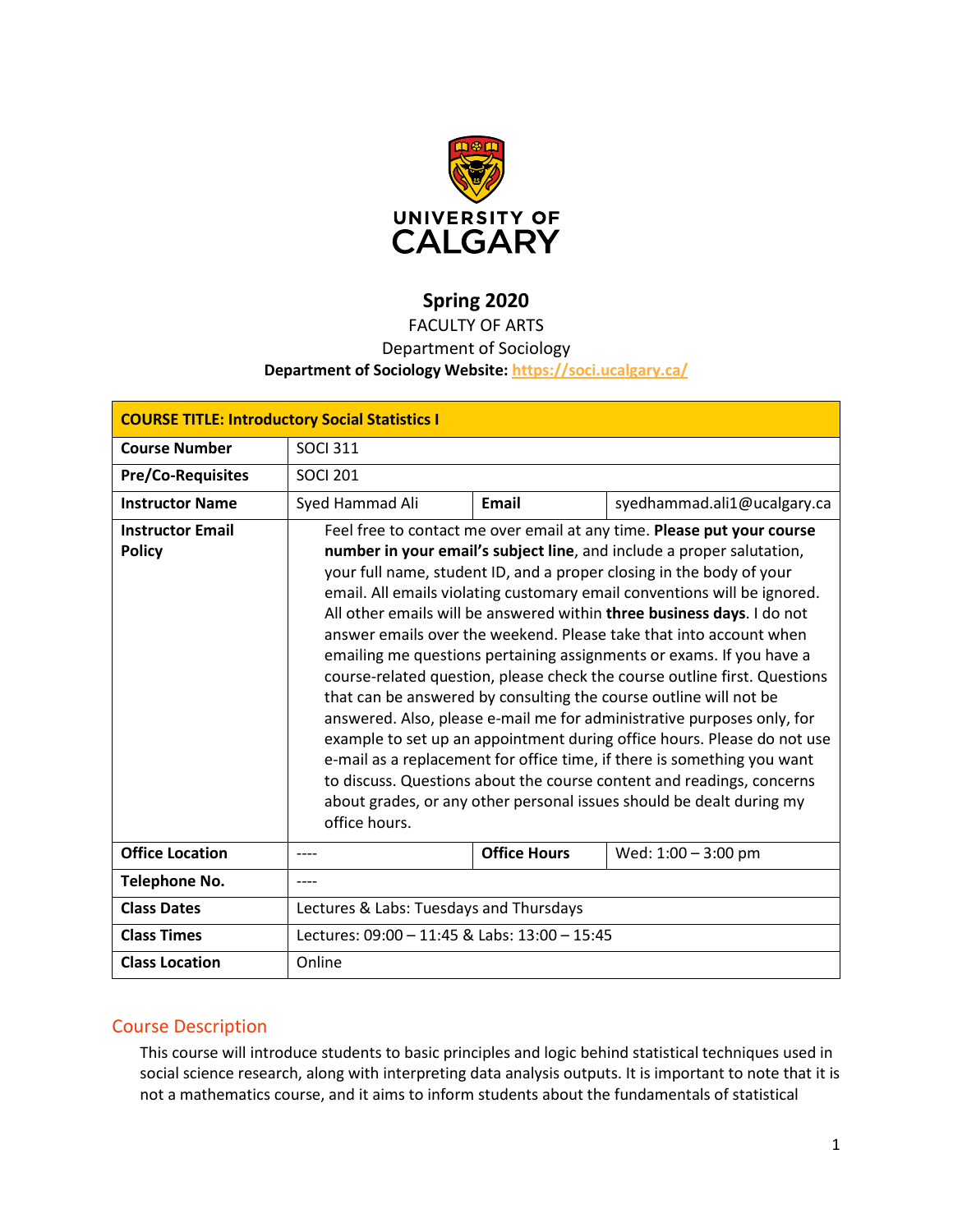reasoning, the role of statistical methods in social science, and helping them prepare for more advanced quantitative courses. Students will, as such, learn the logic, meaning, and application of descriptive and inferential social statistics. At the end of this course, students should have knowledge and understanding of the essential means of describing survey data, as well as how sociologists can employ survey data to extrapolate to a population.

### Course Objectives/Learning Outcomes

At the end of the course students will be able to:

- (1) Understand statistical methods used in social sciences
- (2) Interpret sociological research that uses descriptive and inferential statistics
- (3) Use Stata statistical software for generating descriptive and inferential data outputs
- (4) Take more advanced courses in social statistics (e.g., SOCI 315).

### Course Format

Both the class and lab components will be synchronous. As such, the contents of the course will be covered and taught online. It is expected that students will be online during the course timing.

### Required Textbooks, Readings, Materials, Electronic Resources

Haan, Michael and Godley, Jenny. 2017. *An Introduction to Statistics for Canadian Social Scientists*, *3rd Edition*. Don Mills, ON: Oxford University Press.

### Schedule of Lectures and Readings

*Please note: Every attempt will be made to follow this schedule, but it is subject to change at the discretion of the instructor.*

### *Lecture 1 and Lab 1 – Thursday, May 7th: Introduction/Univariate Statistics*

- Chapters to read: Hann & Godley Chapters 1, 2, 3
- Lab #1: Lab Assignment 1 Section A

### *Lecture 2 and Lab 2– Tuesday, May 12th: Univariate Statistics/Introduction to Probability/The Normal Curve*

- Chapters to read: Hann & Godley Chapters 3, 4, 5
- Lab #2: Lab Assignment 1 Section B

#### *Lecture 3 and Lab 3– Thursday, May 14th: Measures of Central Tendency and Dispersion*

- Chapters to read: Hann & Godley Chapters 6
- Lab #3: Lab Assignment 1 Section C

### *Lecture 4 and Lab 4 – Tuesday, May 19th: Standard Deviations, Standard Scores, and the Normal Distribution/Sampling*

- Chapters to read: Hann & Godley Chapters 7 & 8
- Lab #4: Lab Assignment 1 Section D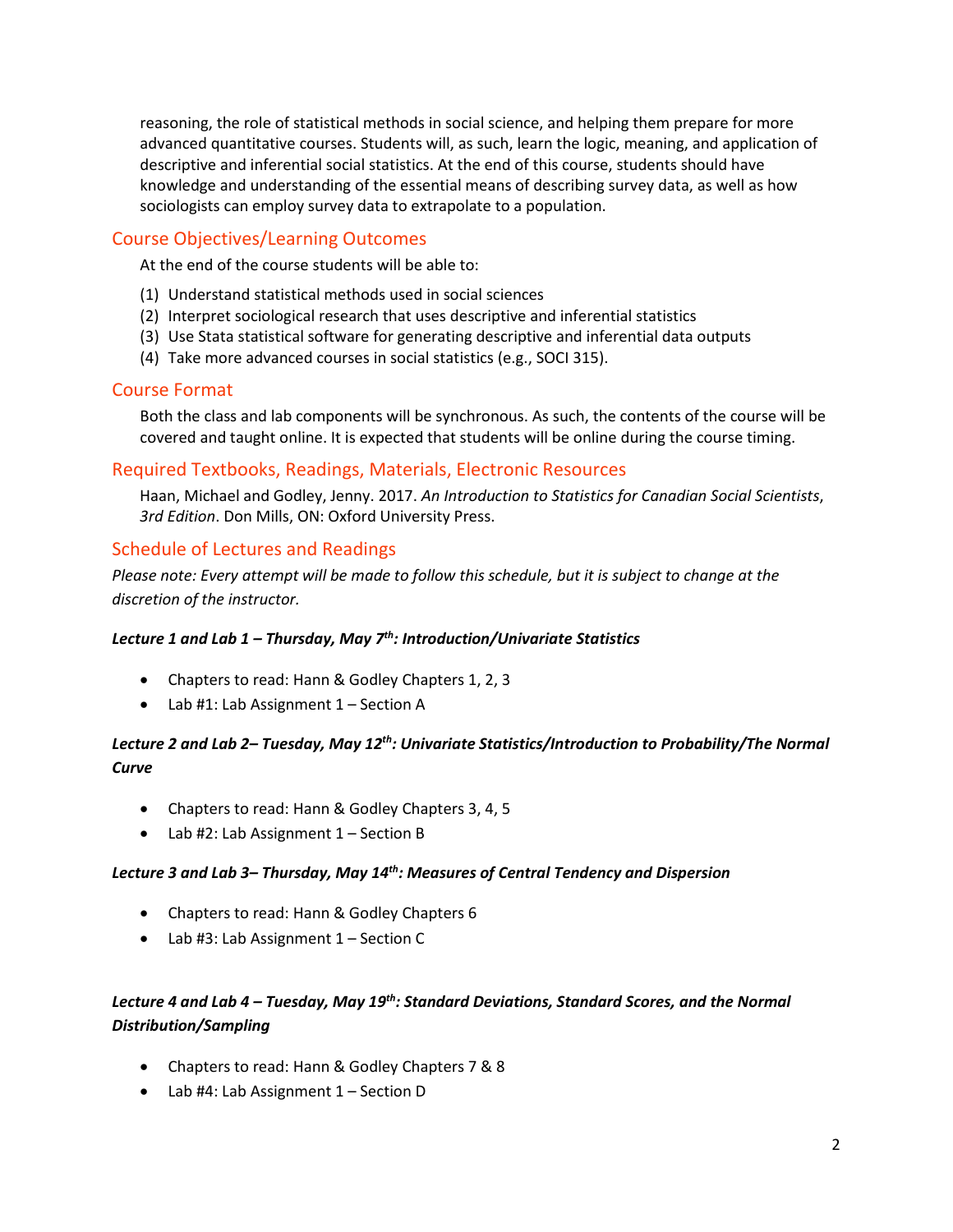#### *Lecture 5 and Lab 5 – Thursday, May 21st: Generalizing from Samples to Populations/Revision*

- Chapters to read: Hann & Godley Chapter 9
- *Lab Assignment 1 – Sections A-B-C-D: Due before lab starts*
- Lab #5: Assignment 2 Section A

#### *Lecture 6 and Lab 6 – Tuesday, May 26th: Bivariate Statistics – Part I*

- Chapters to read: Hann & Godley Chapters 10
- Lab #6: *Exam #1 will commence at Lab time*

#### *Lecture 7 and Lab 7 – Thursday, May 28th: Bivariate Statistics – Part II*

- Chapters to read: Hann & Godley Chapters 11
- Lab #7: Lab Assignment 2 Section B

#### *Lecture 8 and Lab 8 – Tuesday, June 2nd : Bivariate Statistics – Part III*

- Chapters to read: Hann & Godley Chapters 12
- Lab #8: Lab Assignment 2 Section C

#### *Lecture 9 and Lab 9 – Thursday, June 4th: Bivariate Statistics – Part IV*

- Chapters to read: Hann & Godley Chapters 13
- Lab #9: Lab Assignment 2 Section D

#### *Lecture 10 and Lab 10 – Tuesday, June 9thth: Bivariate Statistics – Part V*

- Chapters to read: Hann & Godley Chapters 14
- Lab #10: Lab Assignment 2 Section E

#### *Lecture 11 and Lab 11 – Thursday, June 11th: Bivariate Statistics – Part VI*

- Chapters to read: Hann & Godley Chapters 15
- Lab #11: *Lab Assignment 2 – Sections A-B-C-D-E: Due by end of the lab***.**

### *Lecture 12 and Lab 12 – Tuesday, June 16thth: Multiple Regression (Note: Multiple Regression not part of final exam)/Revision*

- Chapters to read: Hann & Godley Chapters 16
- Lab #12: *Revision will be done during lab hours*

#### **Methods of Assessment and Grading Weights**

- Lab Assignments (2 x 10%) 20%
- $Exam 1$  35%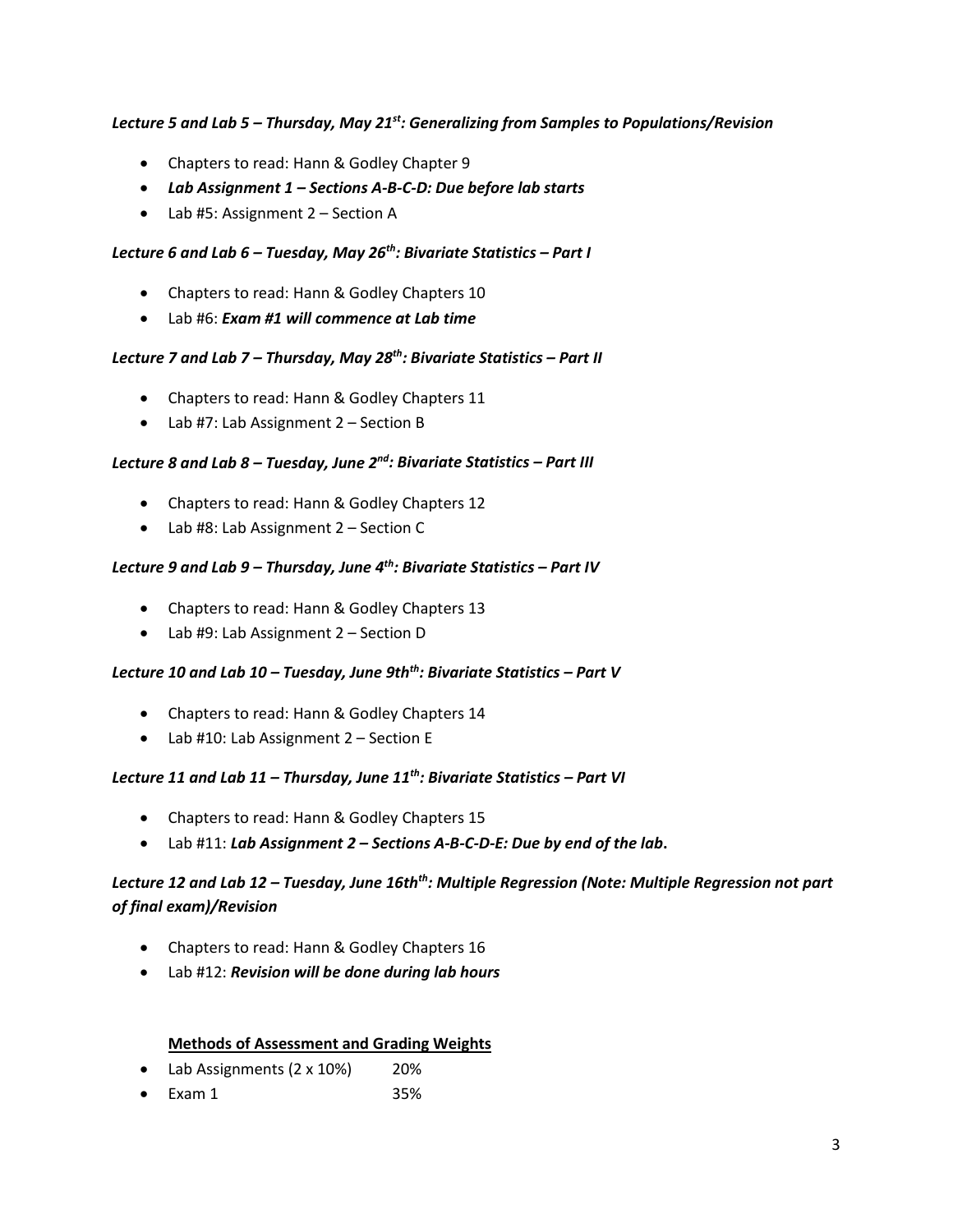| $\bullet$ | Final Exam (Cumulative) | 45%  |
|-----------|-------------------------|------|
|           | Total                   | 100% |

Please note: If the lab is turned in after the due date, 50% of the total marks possible will be deducted from the lab before any marks are deducted for errors.

### Final Exam Information

 The **final exam is cumulative and worth 45% of your final grade**. It will be held during the formal exam period with the exact date and time to be determined by the registrar.

### Grading Scale

| Grade        | Percent range | <b>Grade Point Value</b> | <b>Description</b>                                                                    |
|--------------|---------------|--------------------------|---------------------------------------------------------------------------------------|
| $A+$         | $96 - 100%$   | 4.0                      | Outstanding performance                                                               |
| A            | $90 - 95.99%$ | 4.0                      | <b>Excellent performance</b>                                                          |
| А-           | $85 - 89.99%$ | 3.7                      | Approaching excellent performance                                                     |
| B+           | $80 - 84.99%$ | 3.3                      | Exceeding good performance                                                            |
| B            | $75 - 79.99%$ | 3.0                      | Good performance                                                                      |
| <b>B-</b>    | $70 - 74.99%$ | 2.7                      | Approaching good performance                                                          |
| $C+$         | $67 - 69.99%$ | 2.3                      | Exceeding satisfactory performance                                                    |
| $\mathsf{C}$ | $63 - 66.99%$ | 2.0                      | Satisfactory performance                                                              |
| $C -$        | $59 - 62.99%$ | 1.7                      | Approaching satisfactory performance                                                  |
| D+           | $55 - 58.99%$ | 1.3                      | Marginal pass. Insufficient preparation for<br>subsequent courses in the same subject |
| D            | $50 - 54.99%$ | 1.0                      | Minimal Pass. Insufficient preparation for<br>subsequent courses in the same subject. |
| F            | <50%          | 0                        | Failure. Did not meet course requirements.                                            |

Letter grades will be assigned and submitted to the registrar based on the following scale:

### Grade Reappraisal

Within two weeks of the date the exam/assignment is returned, students seeking reappraisal of examinations or assignments must submit a written response to the instructor explaining the basis for reconsideration of one's mark. The instructor will reconsider the grade assigned and will then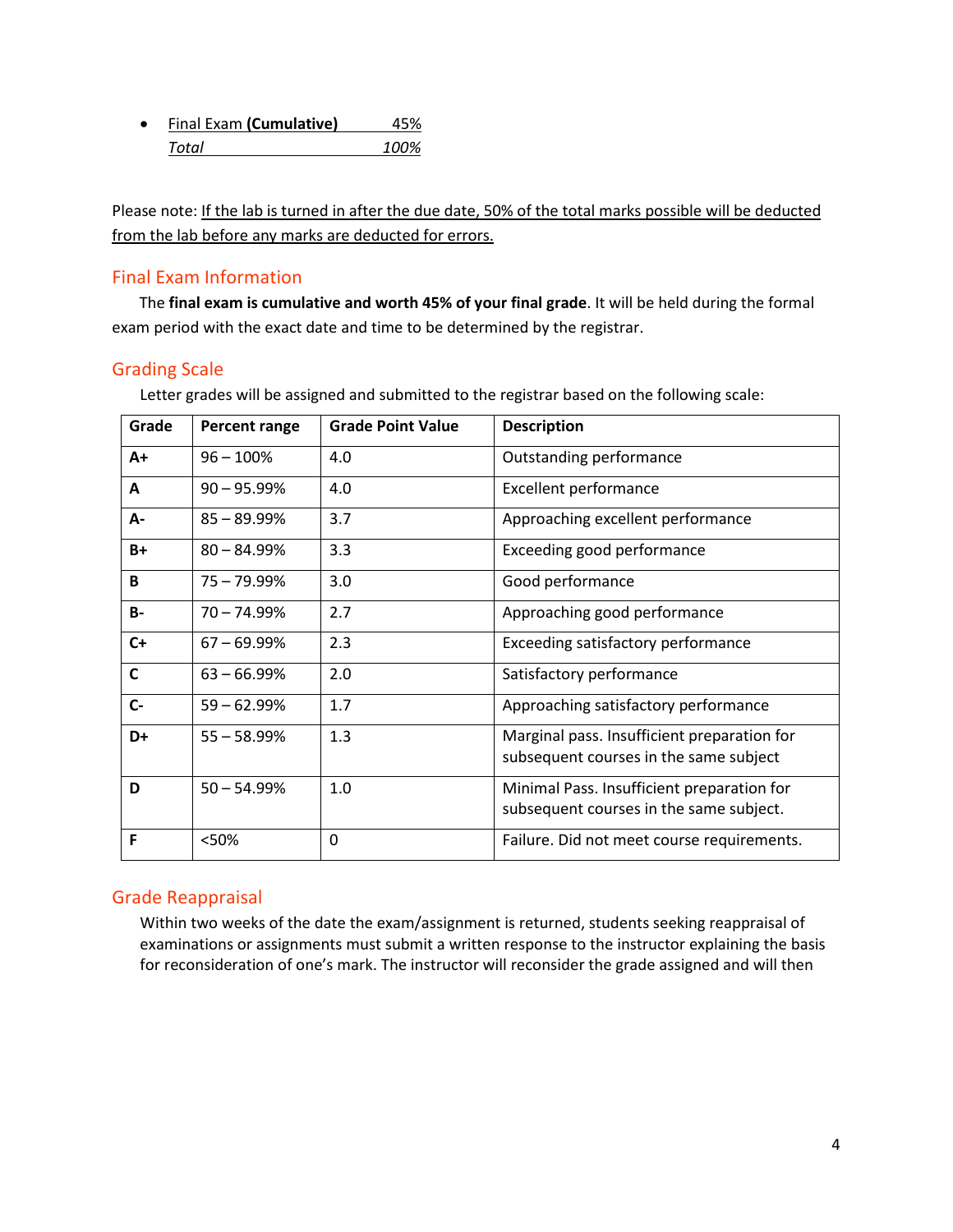book a time with the student to discuss his or her work and rationale. It should be noted that a reassessed grade may be raised, lowered, or remain the same.

### Handing in Papers, Assignments

- 1. The main Sociology Department office does not deal with any course-related matters. Please speak directly to your instructor.
- 2. **Protection of Privacy:** The Freedom of Information and Protection of Privacy (FOIPP) legislation does not allow students to retrieve any course material from public places. Anything that requires handing back will be returned directly during class or office hours. If students are unable to pick up their assignments from the instructor, they can provide the instructor with a stamped, self-addressed envelope to be used for the return of the assignment. Private information related to the individual student is treated with the utmost regard by the faculty at the University of Calgary
- 3. Final grades are not posted by the Sociology Department. They are only available online.

#### Research Ethics

Students are advised that any research with human subjects – including any interviewing (even with friends and family), opinion polling, or unobtrusive observation – must have the approval of the Faculty Ethics Committee. In completing course requirements, students must not undertake any human subjects research without discussing their plans with the instructor, to determine if ethics approval is required.

### Copyright Legislation

All students are required to read the University of Calgary policy on Acceptable Use of Material Protected by Copyright [\(https://www.ucalgary.ca/policies/files/policies/acceptable-use-of-material](https://www.ucalgary.ca/policies/files/policies/acceptable-use-of-material-protected-by-copyright-policy.pdf)[protected-by-copyright-policy.pdf\)](https://www.ucalgary.ca/policies/files/policies/acceptable-use-of-material-protected-by-copyright-policy.pdf) and requirements of the Copyright Act [\(https://laws](https://laws-lois.justice.gc.ca/eng/acts/C-42/index.html)[lois.justice.gc.ca/eng/acts/C-42/index.html\)](https://laws-lois.justice.gc.ca/eng/acts/C-42/index.html) to ensure they are aware of the consequences of unauthorized sharing of course materials (including instructor notes, electronic versions of textbooks etc.). Students who use material protected by copyright in violation of this policy may be disciplined under the Non-Academic Misconduct Policy.

### Instructor Intellectual Property

Course materials created by professor(s) (including course outlines, presentations and posted notes, labs, case studies, assignments and exams) remain the intellectual property of the professor(s). These materials may NOT be reproduced, redistributed or copied without the explicit consent of the professor. The posting of course materials to third party websites such as note-sharing sites without permission is prohibited. Sharing of extracts of these course materials with other students enrolled in the course at the same time may be allowed under fair dealing.

### Recording of Lectures

Note that the audio or video recording of lectures and taking screengrabs of PowerPoint slides during the lecture are not permitted without explicit authorization. The non-authorized media recording of lectures is inconsistent with the Code of Conduct and may result in discipline in accordance with the Student Non-Academic Misconduct Policy and Procedure. For more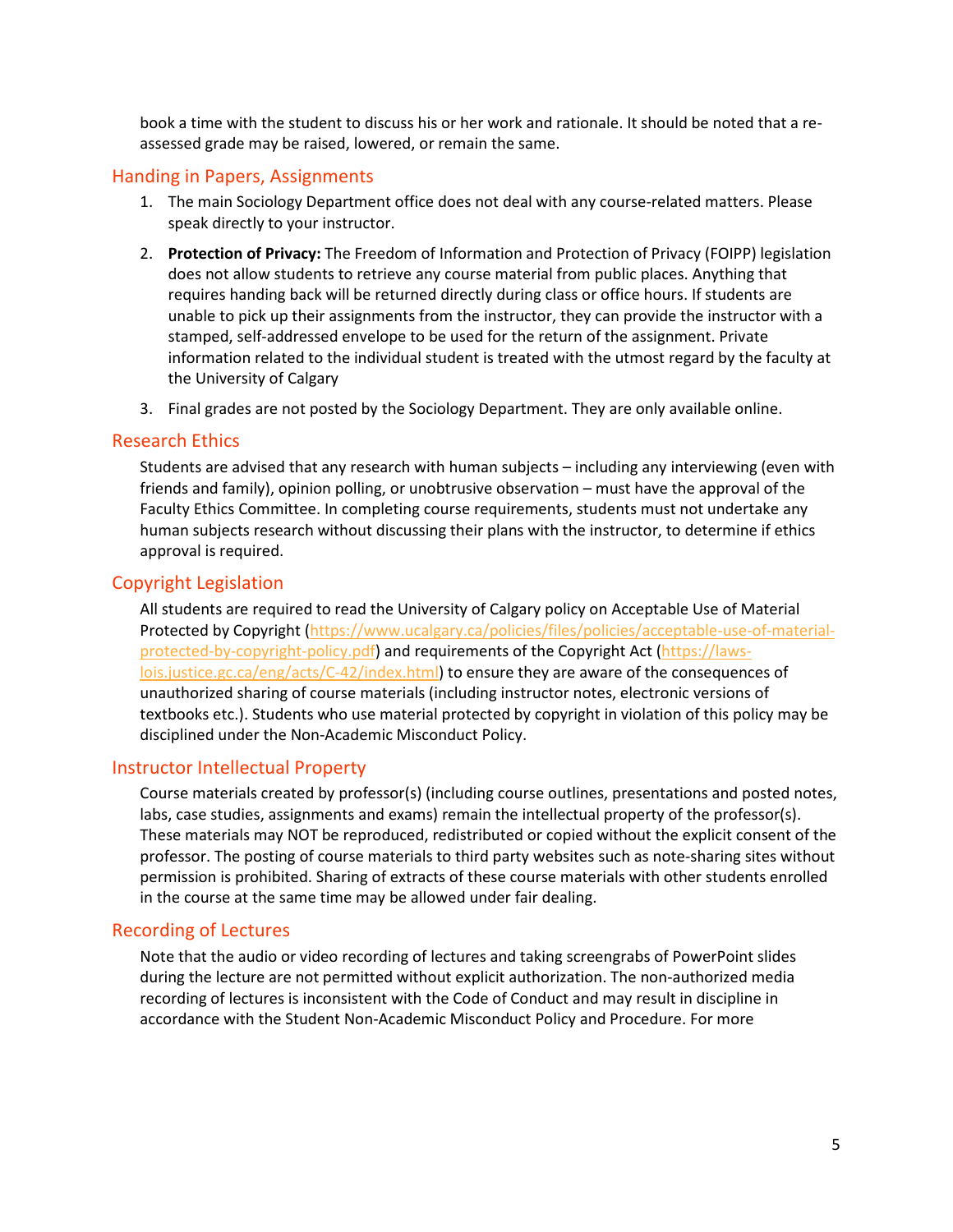information click here: [https://www.ucalgary.ca/policies/files/policies/non-academic-misconduct](https://www.ucalgary.ca/policies/files/policies/non-academic-misconduct-policy.pdf)[policy.pdf.](https://www.ucalgary.ca/policies/files/policies/non-academic-misconduct-policy.pdf)

#### Sharing of Lecture Notes and Exam Questions

Note that publicly sharing lectures notes and exam questions on 3rd party sites such as OneClass, StudyBlue, Quizlet, Course Hero, etc. is not permitted. If you wish to use these helpful studying tools, make sure you adjust your privacy settings accordingly. Any violations are subject to investigation under the UofC Student Non-Academic Misconduct Policy. For more information, click here[:https://www.ucalgary.ca/policies/files/policies/non-academic-misconduct-policy.pdf.](https://www.ucalgary.ca/policies/files/policies/non-academic-misconduct-policy.pdf)

#### Academic Misconduct

Please refer to the website listed below for information on University of Calgary policies on Plagiarism/Cheating/Other Academic Misconduct: <http://www.ucalgary.ca/pubs/calendar/current/k.html>

#### Absences and Deferrals

Students who are absent from class assessments (tests, participation activities, or other assignments) should inform their instructors as soon as possible. Instructors may request that evidence in the form of documentation be provided. If the reason provided for the absence is acceptable, instructors may decide that any arrangements made can take forms other than make-up tests or assignments. For example, the weight of a missed grade may be added to another assignment or test. For information on possible forms of documentation, including statutory declarations, please see <https://www.ucalgary.ca/pubs/calendar/current/m-1.html>

**Deferred Final Exam Form:** Please note that requests to defer a Registrar scheduled final exam are dealt with through the Registrar's Office.

**Deferred Term Work Form:** Deferral of term work past the end of a term requires a form to be filled out. More information about deferred term work is provided by the Registrar.

Once an extension date has been agreed between instructor and student, the form should be forwarded to the Faculty of Arts Program Information Centre for approval by an Associate Dean (Students).

#### Academic Accommodation

Students seeking an accommodation based on disability or medical concerns should contact Student Accessibility Services; SAS will process the request and issue letters of accommodation to instructors. For additional information on support services and accommodations for students with disabilities, visit www.ucalgary.ca/access/. Students who require an accommodation in relation to their coursework based on a protected ground other than disability should communicate this need in writing to their Instructor. The full policy on Student Accommodations is available at: <http://www.ucalgary.ca/policies/files/policies/student-accommodation-policy.pdf>

Students needing an Accommodation based on a Protected Ground other than Disability, should communicate this need, preferably in writing, to the course instructor.

#### Libraries & Cultural Resources

To contact your librarian or find out about the resources and services available to sociology students go to the Sociology Library guide[: https://library.ucalgary.ca/guides/sociology](https://library.ucalgary.ca/guides/sociology)

To access the main Library website go to: [https://library.ucalgary.ca](https://library.ucalgary.ca/)